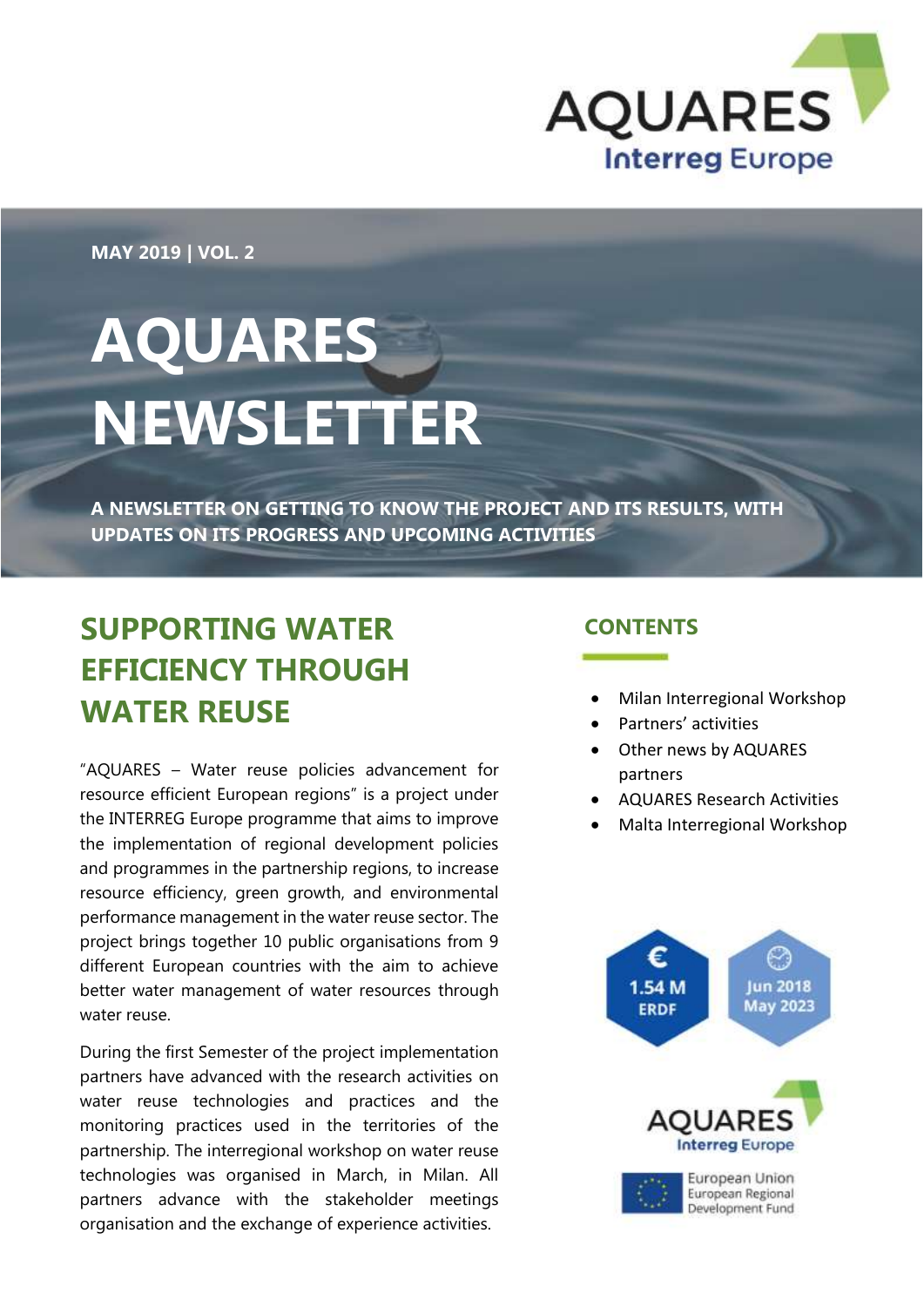### **INTERREGIONAL WORKSHOP ON WATER REUSE TECHNOLOGIES IN MILAN | 03-2019**

The international Interregional workshop on water reuse technologies was hosted by Lombardy Foundation for the Environment, in Milan, on 27-28, 2019, followed by the second project meeting of the AQUARES project.

Several representatives assisted in the meeting from the lead partner General Directorate of Water of the Region of Murcia, the Euro-Mediterranean Water Institute Foundation, the Water Council of Oldenburg and East Frisia (Germany), the Regional Development Agency of the Pardubice Region (Czech Republic), the Ministry of Environment and Energy of Greece, the Water and Energy Agency of Malta, the Foundation for the Environment of Lombardy (Italy), the Baltic Coast Association of Latvia, the Region of Lodzkie (Poland) and the Municipality of Trebnje (Slovenia).

The workshop on 'Water reuse technologies' aimed at identifying viable strategies to control the use of reused water and limit inefficient uses. Among the topics of discussion were "The technical challenges and scientific uncertainties; the specific barriers to water reuse in irrigation; Identification and optimization of appropriate technologies" regarding water reuse.



The workshop also explored how to make the most of European funding instruments and proposing a dialogue to confront interests in the field of water reuse governance.

At the end of the workshop participants also had the opportunity to visit the Milan-Nosedo WWTP, one of the best Italian and European practices.

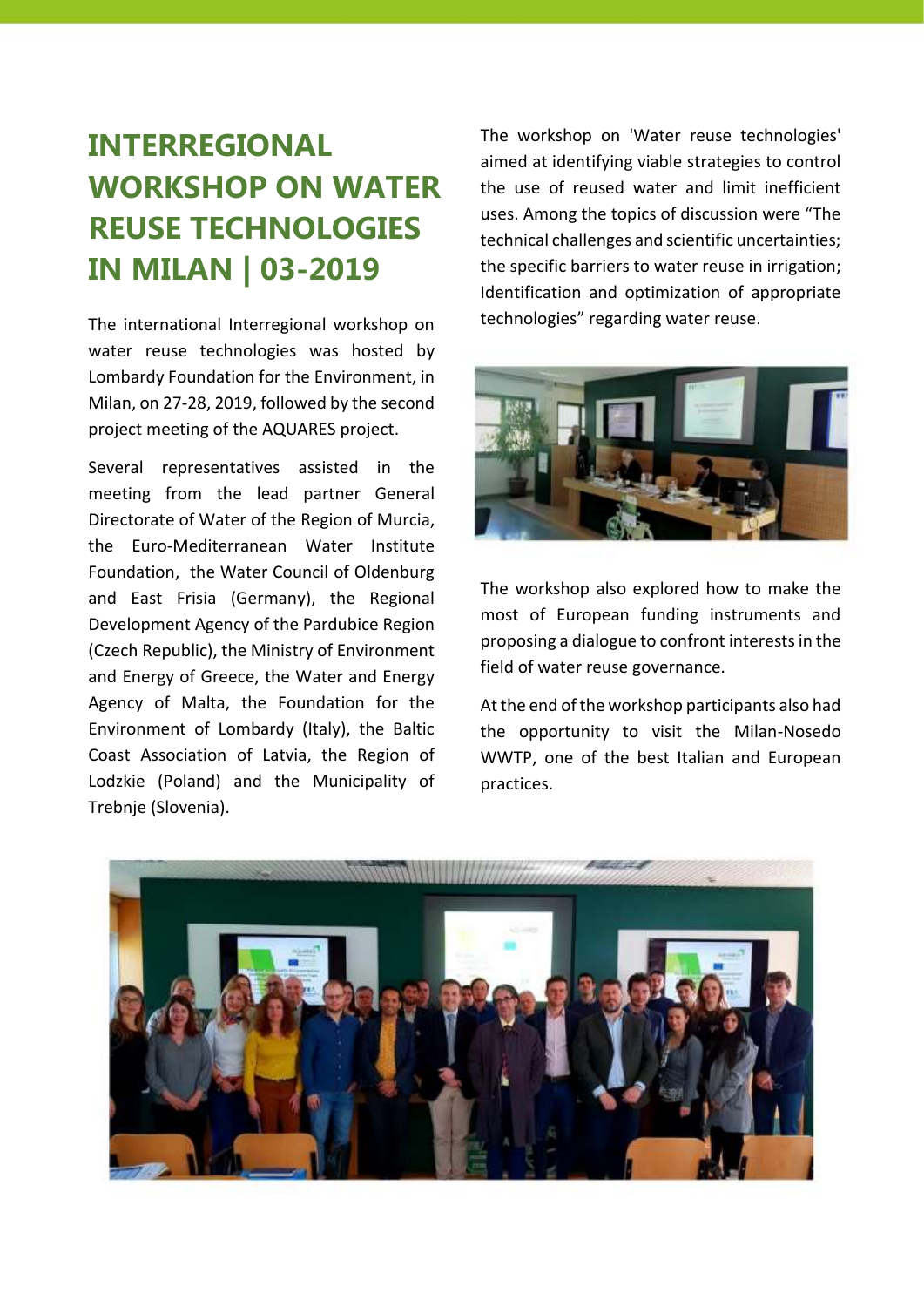#### **PARTNERS ACTIVITIES** LODZKIE celebrating the United

#### **FLA at the 4th National Convention on Energy Efficiency Environment and Air Conditioning in Italy**

Reusing water will be increasingly important in the future. In order to produce concrete results, it is mandatory to listen and to understand the



#### needs of experts and insiders.

It's for this reason FLA participated on February 2019 in the 4th National Convention on Energy Efficiency, Environment and Air Conditioning, organised by Eco Meeting in Desenzano Del Garda (Italy). FLA presented AQUARES and established strong contacts with companies specialised in waste disposal and treatment, water treatment and purification, remediation of contaminated sites, sludge treatment.

We'll continue to work together to protect the environment, the economy, and our health!

## **Nations Water Day**

During the United Nations Water Day, an event was organised at the Faculty of Process and Environmental Engineering, Lodz University of Technology on 22 March. The AQUARES team from the Lodzkie Region presented the objectives of international cooperation within the project and the benefits of sustainable water management for society, agriculture and cultural heritage to the students from the primary school in Lodz and the Sieradz gymnasium. An important point of the presentation was the success story of the Milano-Nosedo sewage treatment plant in the reclamation of medieval canals built by the Cistercian monks for irrigation of agricultural crops.



#### **Stakeholders meeting by BALTIC COASTS**

On 26th of April, 2019 Baltic Coasts hosted the 2nd regional AQUARES projects stakeholder expert meeting on the topic of sustainable rain water management and reuse in Latvia. The meeting was held at the Ministry of Environmental Protection and Regional Development (MEPRD) office and was devoted to sustainable rainwater management and reuse. Discussion topics included: improvements to the legislation on sustainable rainwater management and reuse; rainwater purification; regulatory framework and green solutions; the issue of re-using water resources in irrigation systems (wetlands);



the reuse of rainwater in irrigation systems, fire safety, landscape design, peak load reduction in urban environments. 26 stakeholders participated representing state institutions, local governments, entrepreneurs (Ltd. "Aqua-Brambis"), planners (Ltd. "Grupa 93"), territorial developers (Ltd. "Bonava", Ltd. "DEPO projekts"), landscape architects, Riga Technical university and others experts.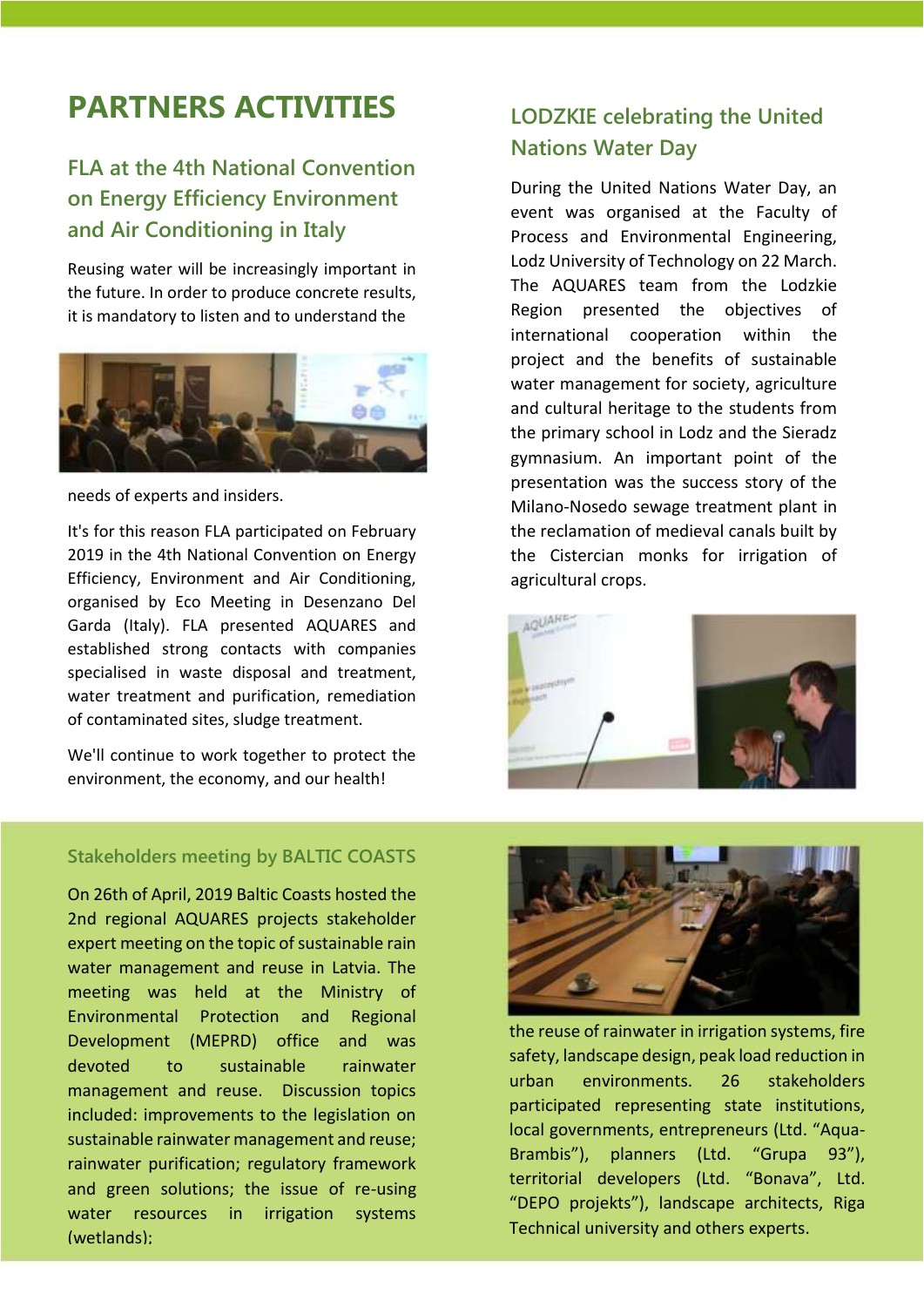#### **OTHER NEWS BY AQUARES PARTNERS**

#### **The Region of Murcia celebrates "The XIV Technical Sections of Sanitation and Water Treatment"**

The city of Lorca hosted for two days the "The XIV Technical Sections of Sanitation and Water Treatment" organized by the Ministry of Water, Agriculture, Livestock and Fisheries and ESAMUR, the regional entity of sanitation and wastewater treatment, which turned the city into an international forum for waste water reuse. The Congress served to recognize and value the work carried out in the Region, which leads the practice of reuse with 98% of the treated water, supplying 105 cubic hectometres to more than 20,000 irrigators. Meanwhile, in the rest of Spain 15% is reused, and in Europe the ratio is about 9%. Attendees addressed the process of water reuse, the challenge involved, as well as the risks and controls of agricultural products, through a score of presentations and different talkscolloquium.



#### **Celebration of the World Water Day by Murcia**

On the occasion of the "World Water Day" celebration (March 22), Murcia organised an information day entitled "From the sky to the subsoil: the aquifer of the Vega Baja to Segura River" or "Hidrogeodía" addressing the public.

#### **52 students from Alcantarilla (Murcia) visited the Torres de Cotillas Wastewater Treatment Plant to learn about the reclaimed water process**

A total of 14 educational centers of the region will carry out this activity to know the importance of the reuse of the water. The Regional Minister of Water, Agriculture, Livestock and Fisheries, Miguel Ángel del Amor, accompanied the students and stressed the importance of "raising awareness among young people about our most precious resource, water, as well as involving families".



#### **fIEA at the National Water Congress 2019 in Spain**

The city of Orihuela hosted on 21&22 February 2019 the National Water Congress, inaugurated by the mayor of Orihuela Emilio Bascuñana and the Councilor for the Environment, Miguel Ángel Fernández. The scientific event was organised by the Department of Environment of the City of Orihuela and the University Institute of Water and Environmental Sciences of the University of Alicante UIWES. "Water is vital for everyone, but especially for Orihuela, where water is the engine of agriculture and tourism.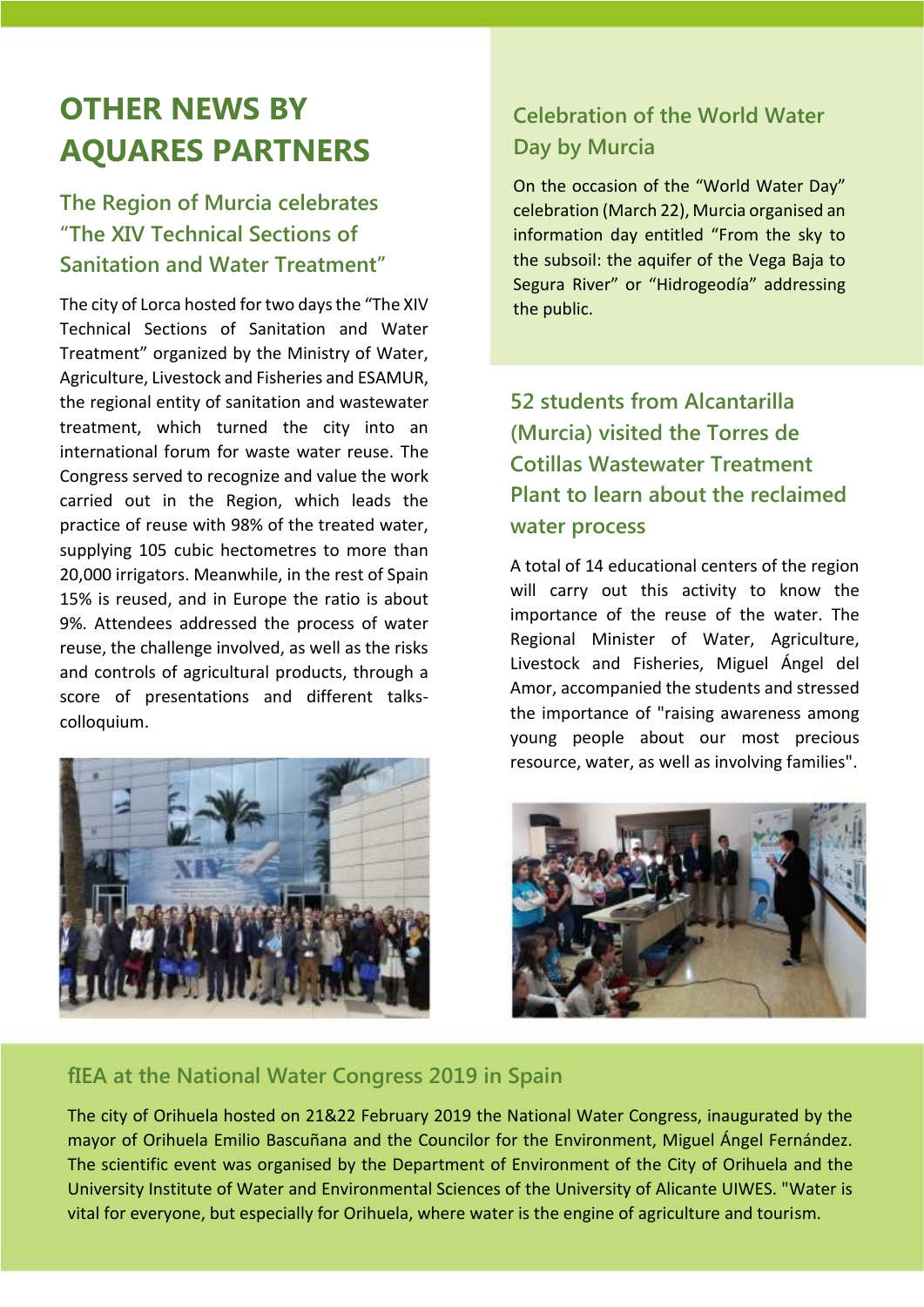**Position paper on the minimum requirements for water reuse: information resulting from the WavE research projects funded by the Federal Ministry of Education and Research in Germany**

The paper refers to the debate on the draft regulation on water reuse and general requirements for safe water reuse from the point of view of the current research projects funded by the Federal Ministry entitled WavE.

Water reuse is not based solely on conventional state-of-the-art wastewater treatment. Research results confirm this and show that it is necessary to apply comprehensive planning and evaluation concepts as well as extended innovative water treatment processes (e.g. membrane filtration, biofiltration, disinfection) that provide water quality adapted to the intended application. These quality requirements, which typically include chemical, physical and microbiological parameters, must be defined, provided and monitored on an ongoing basis for the type of application on a risk basis.

Contact person for more information: [kroemer@oowv.de](mailto:kroemer@oowv.de)

#### **The Montenegro's public authorities visited Murcia in April 2019**

A group of public authorities from Montenegro has visited Murcia last April 8-10. The study visit was organized and funded by the "Technical Assistance and Information Exchange Instrument of the European Commission" TAIEX.



#### **Czech Water Association organises the conference WATER 2019**

Conference WATER 2019 will be organized again in Poděbrady in the premises of Congress Center Lázeňská Kolonáda in the Czech Republic. The conference will be accompanied by an exhibition and it will be held on 18th – 20th September 2019.

The main theme of the conference is wastewater reuse, actual problems and trends in water management.



More information: <http://www.czwa.cz/voda2019/>

#### **Exhibition on water in Prague, in May 2019**

Since 2000 Veolia Group has provided more than 1.5 billion CZK to hundreds of projects in science, research, innovation, education, and environmental protection and cooperates with Czech ecologists on the project Wetlands - Let's return water to nature. Veolia is a partner to the exhibition of large-format photos at Prague's Kampa from 2.5. - 28.5.2019, aiming to reach out to the general public and to show the key importance of water for human science.

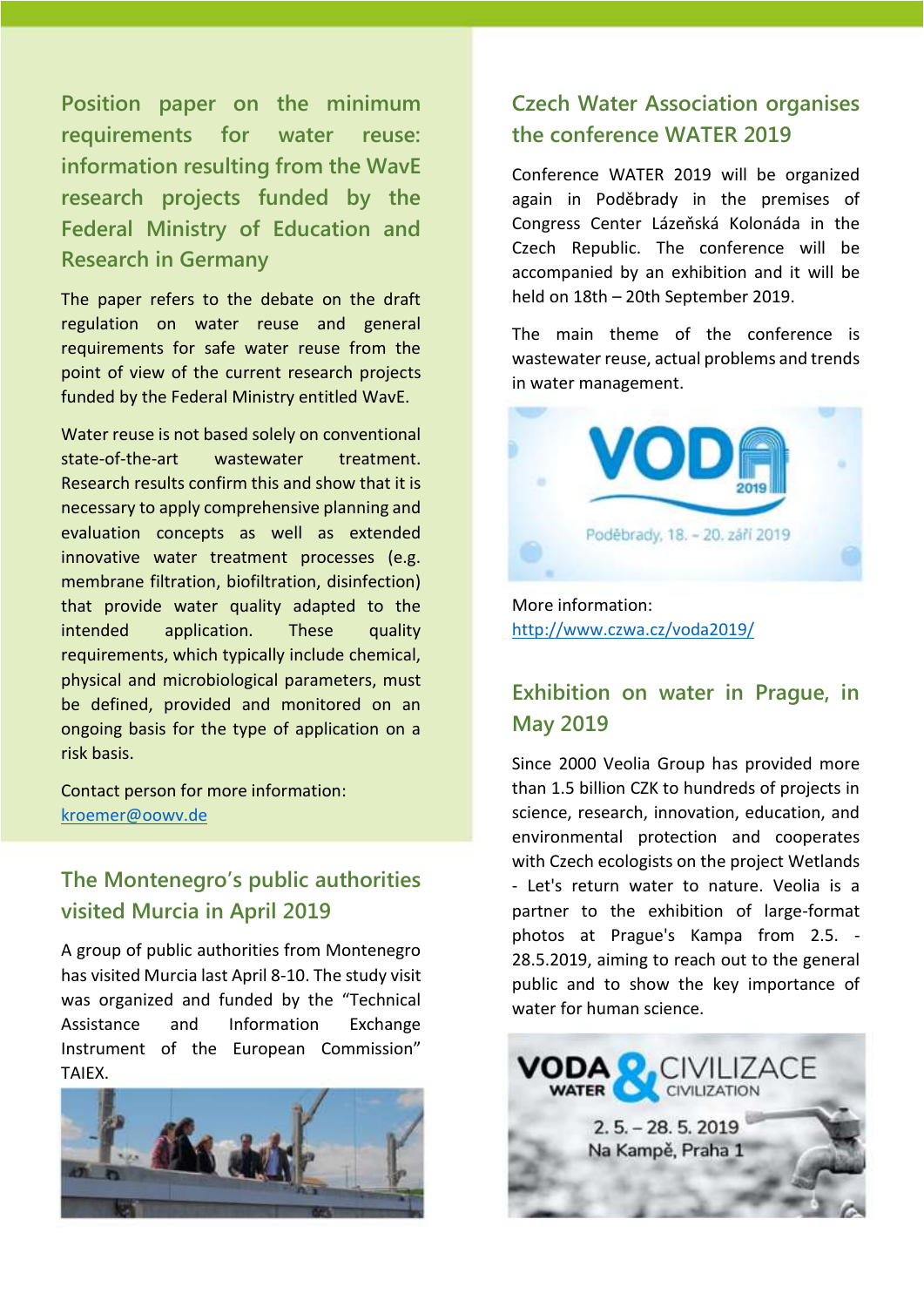#### **AQUARES RESEARCH ACTIVITIES**

#### **Activity A1.2: Analysing the needs of AQUARES regions in Water Reuse**

The methodology to exchange experiences on the needs in water reuse of AQUARES regions is now available. All partners will advance with the research using the methodology to identify and proceed with the sectoral analysis (in terms of agricultural, industrial, urban and recreational) and cross-sectoral priority areas for investing in water reuse due to (a) their negative environmental impact and (b) their short payback periods. Partners will provide input on territorial attributes and investment opportunities, and subsequently MURCIA-GDW will prepare the needs analysis report, enabling policy makers to identify priority areas to which to proceed so as to unlock investments in water reuse, based on the guidelines presented in the methodology.

Desk research will be the primary research method to collect territorial information on water reuse needs. A survey, addressed to stakeholders, will be carried out complementary to desk research to help to reveal sectoral & cross-sectoral priority areas and opportunities

**Status of Water Reuse in Europe** 

52% of total volume of recycled water is used for irrigation 2% Agricultural irrigation 20% ■ industrial 32% Environmental enhancement Indirect potable use 2% Non-potable urban uses 7% **B** Recreational iii Groundwater recharge 2% Landscape irrigation 19%  $=$  Other

**Activity A1.4: Identification of best practices for monitoring, assessing and ensuring compliance with water reuse standards**

This document providing the thematic background, guidelines, and tools for the implementation of activity A1.4, to streamline project partners' data collection efforts, has been prepared by Water Board of Oldenburg and East Frisia (OOWV). The objective is to identify practices that monitor, assess, and/or ensure effectively the compliance of water reuse actors (water treatment plants) with relevant quality standards/requirements. The study seeks to address the following:

- What are the monitoring elements that regions use to ensure compliance with water reuse requirements?
- Which is the most effective way to implement monitoring practices in the water reuse sector?

#### **Activity A1.3: Evaluation of water reuse technologies and practices across sectors & regions**

The Euro-mediterranean Water Institute Foundation (FIEA) provided the methodology and tools to identify and evaluate water reuse practices. All partner will collect and evaluate existing technologies as the first step to the development of a water reuse technology application guide to be used by public authorities. Main research questions:

- Which water reclamation technologies are being applied across the regions?
- Which water reclamation technologies are being proposed or planned?
- Which of these water reuse technology applications match the specificities of each region and sector?